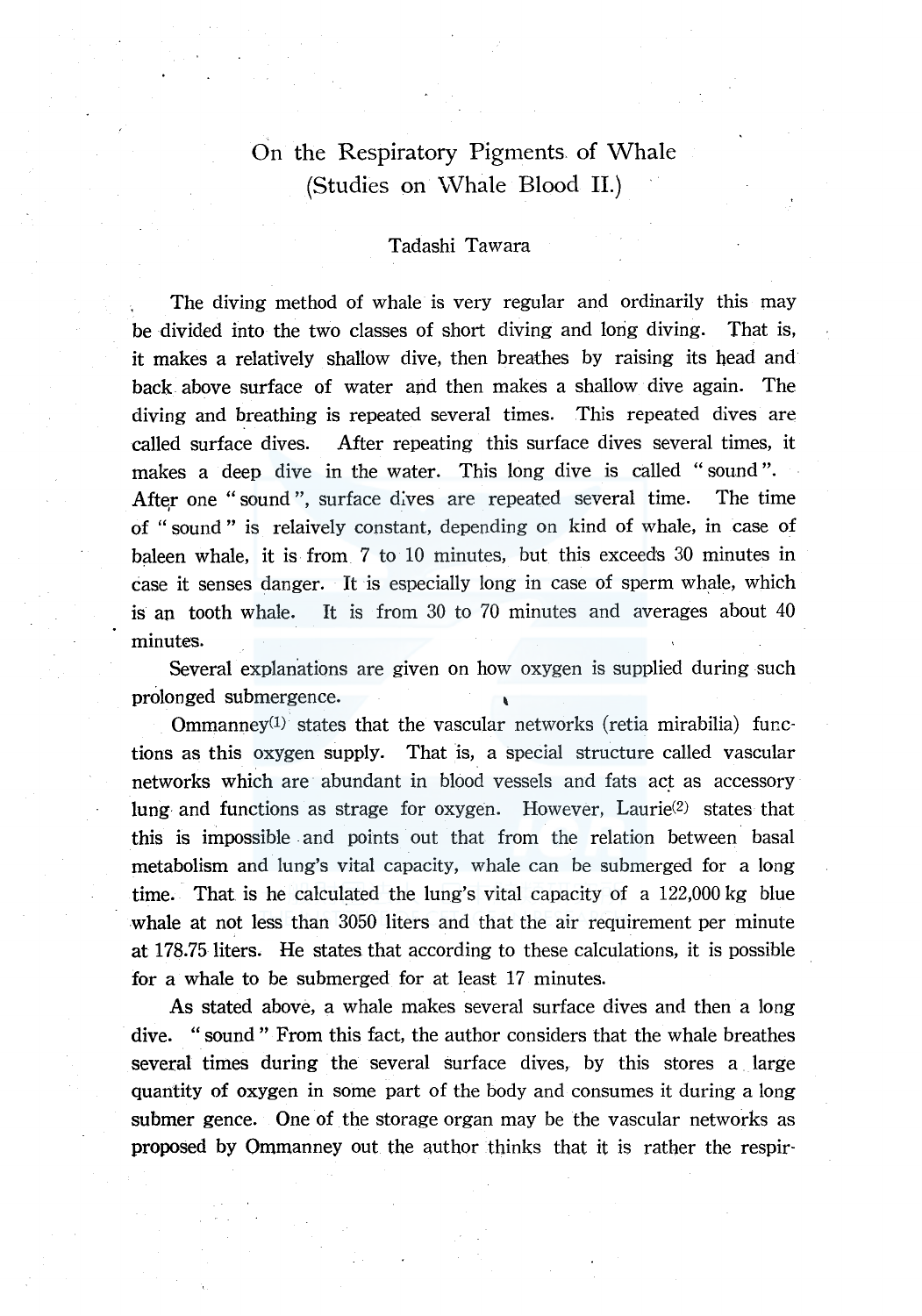atory pigments. The muscles of mammals which carry on a swiming life such as pinnipedias and cetaceas are darker in color than those of land mammals. Especially in the case of sperm whale, the muscles are almost black in color.

The so-called respiratory pigments are haemoglobin, myoglobin (muscle haemoglobin) and various kinds of cytochromes. All of these are pigment proteins containing iron and conbines readily with oxygen. Of the above, the molecular weight of myoglobine is  $17,500(3)$  or about  $1/4$  of that of haemoglobin, about the same as that of haemoglobin in iron content, or  $0.345\%/4$  combining power with oxygen and carbon monoxide is much stronger than haemoglobin and also, reaction is much faster.(5) There are several kinds of cytochromes and it is believed that they act as carriers of hydrogen by· the oxidation and reduction of iron within the molecules. The representative ones are *a*, *b* and *c*.

The author carried on quantitative analysis of iron in haemoglobin, myoglobin and cytochromes *a* and *c* of these respiratory pigments and determined the content of the different pigments. As control, the blood and muscle of cow and horse, which are land mammals, were used.

To determine the haemoglobin content in blood, Sahli's method using haemoglobinometer was used concurrently with the method in which iron content is quantitatively determined directly. The result of the determination shows that by Sahli's method, there is no great difference in haemoglobin content between whale and land mammals. However, the direct determination of iron indicated that it is considerably greater in whale than in land mammals. In the case of land mammals the results from Sahli's method and iron determination method coincides rather closely but in the case of whale, the iron content is greater in each case. That is, it can be assumed that there is a greater quantity of iron compounds other than in the haemoglobin state. By Barkan and Schales,(6) it was discovered that in the blood of mammals, desides haemoglobin, iron-containing organic compounds whose iron ion is readily liberated by dilute hydrochloric acid are also present. It is said that this substance has an affinity to oxygen about 4 to 10 times greater than that of haemoglobin. It can be considered that perhaps the presence of these substances is anticipated.

In regards to cytochrome  $b$ , the quantity was so small that it was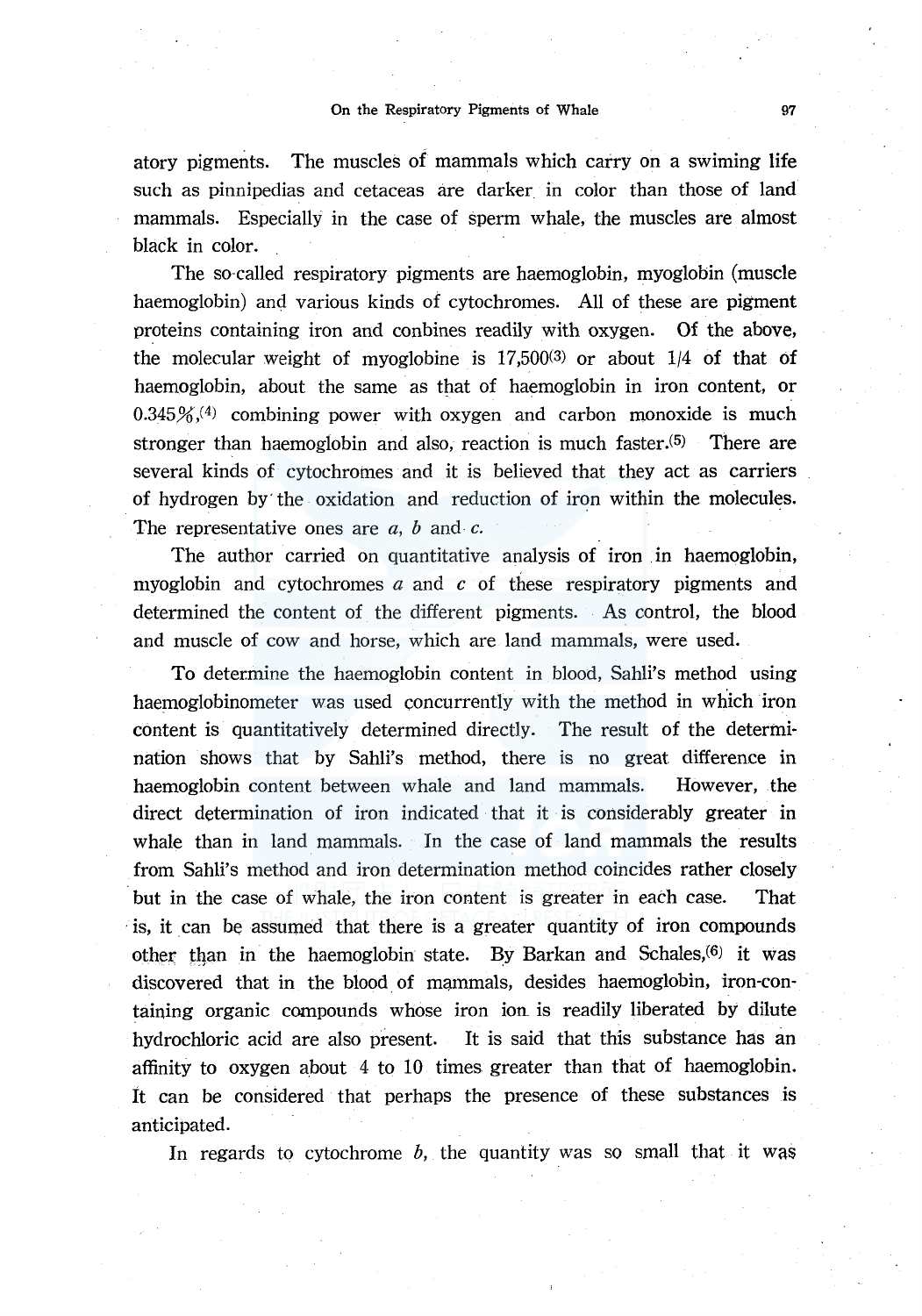### 98 Tadashi Tawara

impossible to determine so it will be omitted. Content in cytochrome *a*  and *c* did not differ greatly from those of land mammals. Thus it is assumed that it did not have any special· meaning relative to oxygen storage.

Myoglobin content in whales is much greater in all cases when compared with land mammals and especially in the case of sperm whale which makes "sound", the content is about 8 times more.

From the above result, it is assumed that one reason why whales can withstand "sound" is that oxygen is stored by myoglobin within the muscles.

The author wishes to think Dr. Tsutomu Naruyama and Mr. Tadashi Nakai for guidance in this experiment and to Profs. Shichiro Akiya and Teizo Ogawa for their instructions. The author is grateful to Mr. Ryusuke Fukazawa for assistance in the experiment and to the people of the Ayukawa Station of the Taiyo Fishing Co., for assistance in providing materials.

## **Experimental**

Materials used in this experiment was a sperm whale and a sei whale caught off shore of Kinkazan Island, the former 31 feet  $\delta$  and the latter 45 feet  $\delta$ . In both cases, they were 24 hours after death.<sup>\*</sup>

Materials from cow and horse used as control was obtained immediately after slaughter from the Shibaura Slaughter House in the case of heart and in the case of muscle, those on the market were used.

## (1) Quantitative Determination of Haemoglobin

Blood samples in each case was obtained from the heart.

(A) Sahli's Method

According to Sahli's method, haemoglobin was transformed into acid haematin by adding  $\frac{N}{10}$  HCl and colorimetric determination was made with Sahli's Haemoglobinometer.

**(B)** Quantitative Determination of Blood Iron

In accordance with Pincussen's method,(7) blood was decomposed with sulphuric acid and  $30\%$  H<sub>2</sub>O<sub>2</sub>, and comparative colorimetric determination was made of it, colored with KCNS, with standard concentration solution of Iron Alum  $(Fe_2(SO_4)_3 (NH_4)_2 SO_4 \cdot 24 H_2 O)$  colored with KCNS, using

Materials were obtained in July, 1948. After this, there was a revision in law and cathing of sperm whale less than 35 feet was prohibited,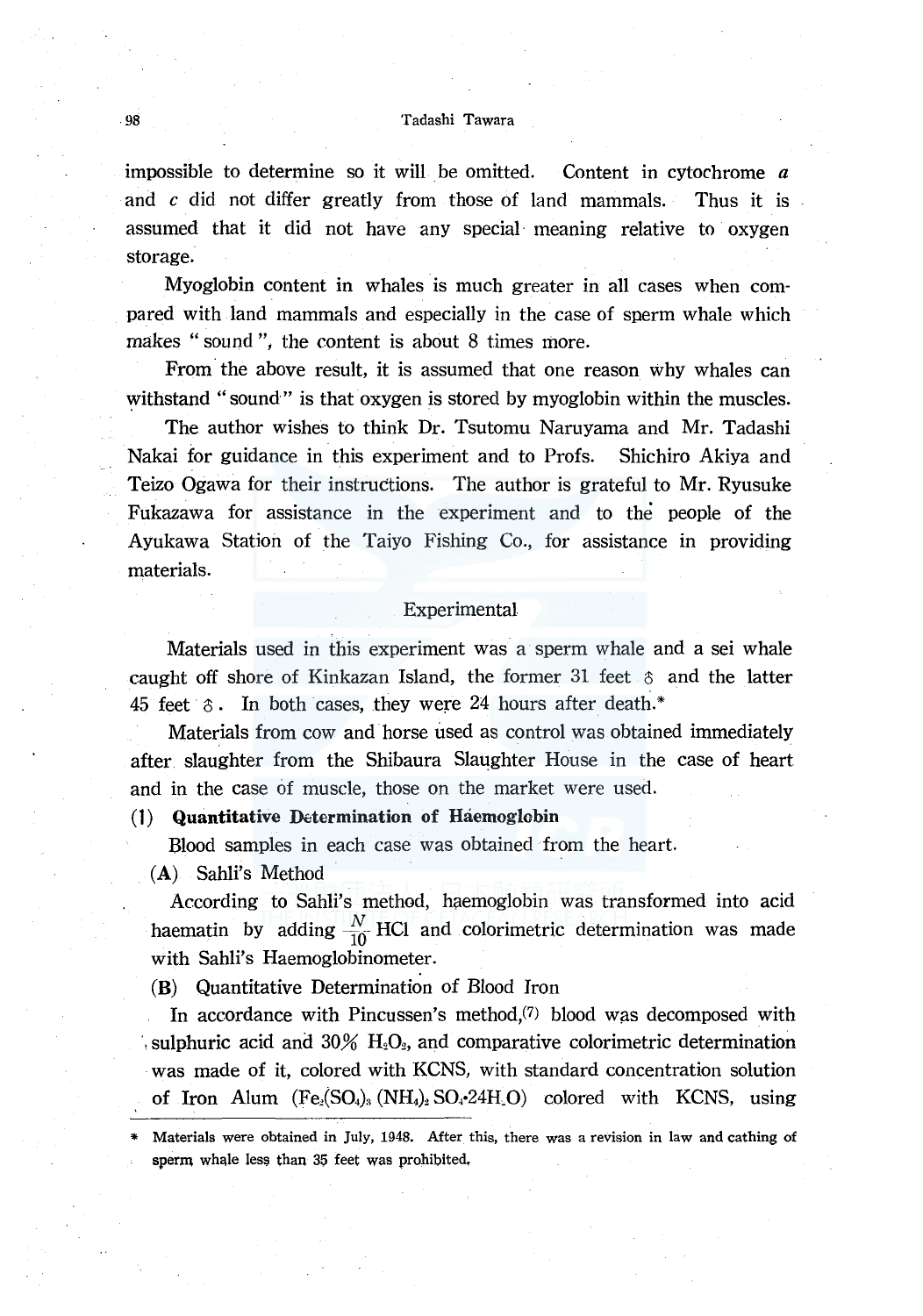Duboscq's colorimeter.

|                     | Haemoglobin | Fe $(Hb \times 0.336)$ | Fe<br>(Pincussen Method) |
|---------------------|-------------|------------------------|--------------------------|
| Sei Whale           | 15.6g       | $52.4 \,\mathrm{mg}$   | $84.0 \,\mathrm{mg}$     |
| Sperm Whale         | 15.8 g      | 53.1 mg                | 95.0 <sub>mg</sub>       |
| Spem Whale foetus   | 5.8g        | $19.8 \,\mathrm{mg}$   | $53.8 \,\mathrm{mg}$     |
| Cow                 | 12.4g       | $41.6 \,\mathrm{mg}$   | $41.0 \,\mathrm{mg}$     |
| Human(29 years old) | 13.0g       | $43.7 \,\mathrm{mg}$   | $46.5 \,\mathrm{mg}$     |

Table 1. Quantity of Haemoglobin (in 100 cc of blood)

Quantity of haemoglobin determined by Sahli's method multiplied by 0.336 should give the quantity of iron in the haemoglobin state. In the ·case of cow and human the quantity of iron in the haemoglobin state and the total iron content is about the same. However, in the case of whale, iron determined by Pincussen's method is much greater. The difference is great especially in the case of foetus. It is believed that this is. because of the presence of larger quantity of iron other than in haemoglobin state. (2) Quantitative Determination of Iron in Cytochrome State

In order to be accurate, the quantitative determination of cytochrome should be made by spectral analysis but in the case, it was refined considerably and iron content determined. The determination figures· does not indicate absolute quantity but relative quantity determined under the same conditions. For materials the above-mentioned heart and muscles of whale, cow and horse were used.

(A) Quantitative Determination of Iron in Cytochrome  $a$  State(8)

A solution containing 2% Na-cholat and  $\frac{1}{20}$  mol Na<sub>2</sub>HPO<sub>4</sub> is, for convinience, designated as A-solution. Muscle is washed with water, chopped with a meat chopper and 1 kg taken. 3 liter of A-solution is added to this, extracted for one night at room temperature, strained with gauze and to 3 liter of the filtrate, 750 cc of a weakly ammoniac saturated ammonium sulphate soltion is added (0.2 saturation). This liquid is separated with a centrifugal separator and to the clear liquid is added more saturated ammonium sulphate solution to make it 0.5 saturation. Cytochrome  $\alpha$  will precipitate out. The precipitate is placed in  $\alpha$  centrifugal separator, dissolved in  $200 \text{ cc}$  of A-solution and made 0.2 saturation with saturated ammonium sulphate solution. This solution is left standing for 2 days in an ice room, precipitate is removed with centrifugal separator, the clear liquid is made 0.33 saturation with ammonium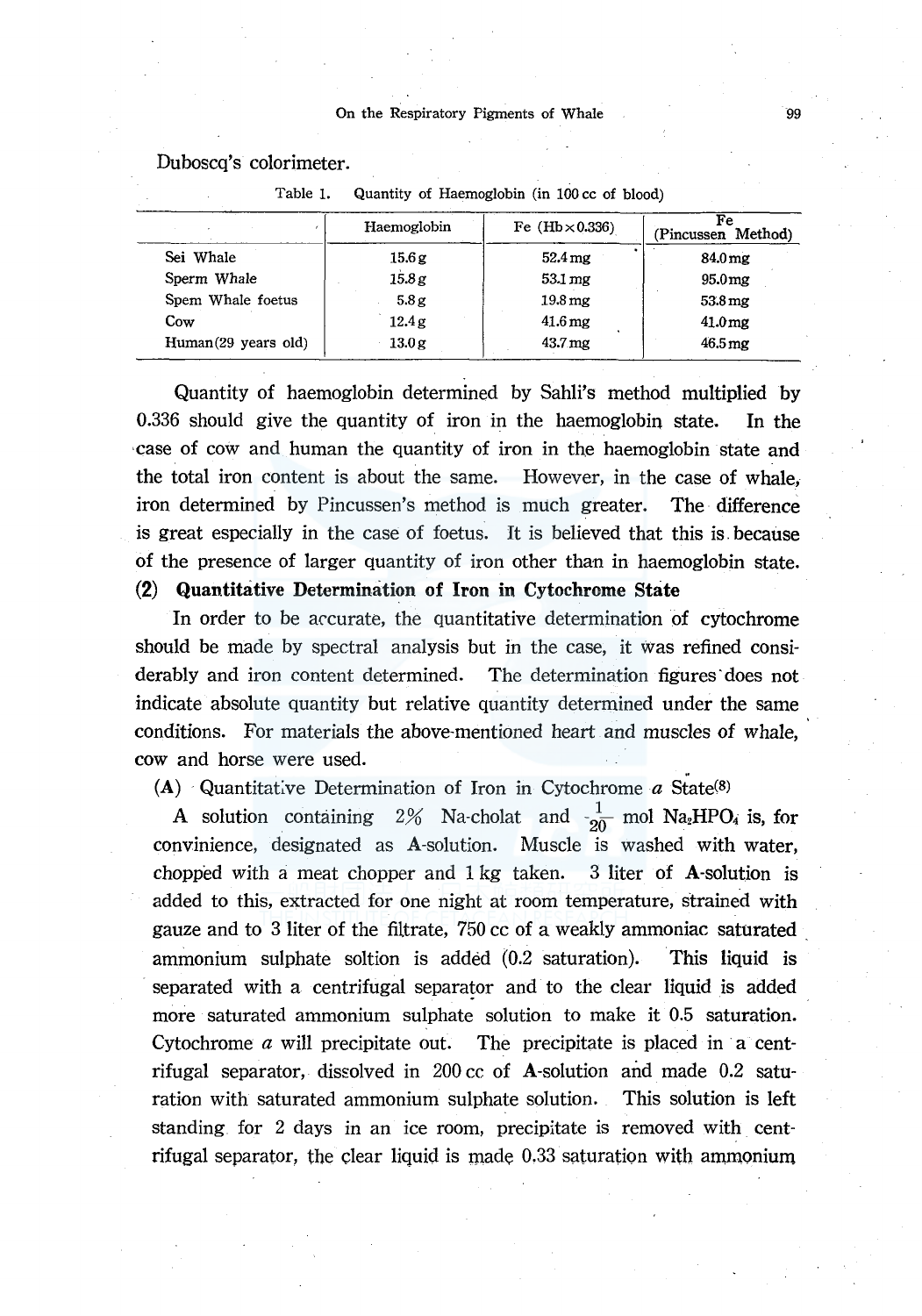#### 100 Tadashi Tawara

sulphate, precipitate is dissolved with 100 cc of A-solution, precipitate obtained by 0.2 saturat'on ammonium salphate is removed, precipitate obtained by 0.33 saturation is collected and this operation is , repeated once more. Finally, precipitate obtained by 0.33 saturat:on becomes a reddish brown, paste-like substance. This is dissolved in A-solution, the total quantity brought to 100 cc., 10 cc. of this is taken, the entire precipitate obtained by saturation with ammonium sulphate is decomposed with  $H<sub>2</sub>SO<sub>4</sub>$  and  $H<sub>2</sub>O<sub>2</sub>$  and iron determined by the aforementioned Pincussen's method.

|  |  | Table 2. Quantitative Determination of Iron in Cytochrome $a$ State (mg/kg) |  |  |  |  |  |  |
|--|--|-----------------------------------------------------------------------------|--|--|--|--|--|--|
|--|--|-----------------------------------------------------------------------------|--|--|--|--|--|--|

|              | Sei Whale | Sperm Whale | $\sim$ Cow |
|--------------|-----------|-------------|------------|
| Body muscle  | 1.29      | 1.91        | 2.28       |
| Heart muscle | 2.54      | 4.03        | 0.27       |

In the case of cow, the figure for body muscle was larger than for heart. In this case, it was not possible to obtain body muscle and heart from the same cow so the materials came from different cow.

(B) Quantitative Determination of Iron in Cytochrome  $c$  State<sup>(9)(10)</sup>

The muscle sample is washed with water, chopped with a meat chopper, 2.5% trichloracetic acid is added to 1 Kg of this, stirred and extracted for about 2 hours at room temperature. This is then strained with gauze and 1 liter of the filtrate is brought to pH  $7.0$  with  $6N-NaOH$ solution. 500 g of ammonium sulphate is· added to this and left standing for one night in an ice room. This is centrifugally separated and the clear liquid brought to pH 3.7 by adding  $5N-H<sub>2</sub>SO<sub>4</sub>$ . Precip tate preduced from this is separated with centrifuge, 20 cc. of water is added to this and dialyzed (cellophane) against  $1\%$  saline solution for 2 days. The liquid. thus obtained is centlifugally separated and a dark red, clear cytochrome  $c$  solution is obtained. This is diluted to 100 cc., 10 cc. of this is saturated with ammonium sulphate at 60°C, the entire precipitate is decomposed with  $H<sub>2</sub>SO<sub>4</sub>$  and  $30\%$   $H<sub>2</sub>O<sub>2</sub>$  solution and quantitative determination of iron made by the aforementioned method.

|              | Sei Whale | Sperm Whale Blue Whale |      | Cow  | Horse |
|--------------|-----------|------------------------|------|------|-------|
| Body muscle  | 0.43      | 0.47                   | 0.44 | 0.30 |       |
| Heart muscle | 1.29      | 0.57                   |      | 0.70 | 1.17  |

Table 3. Quantitative Determination of Iron Cytochrome *c* State (mg/Kg)